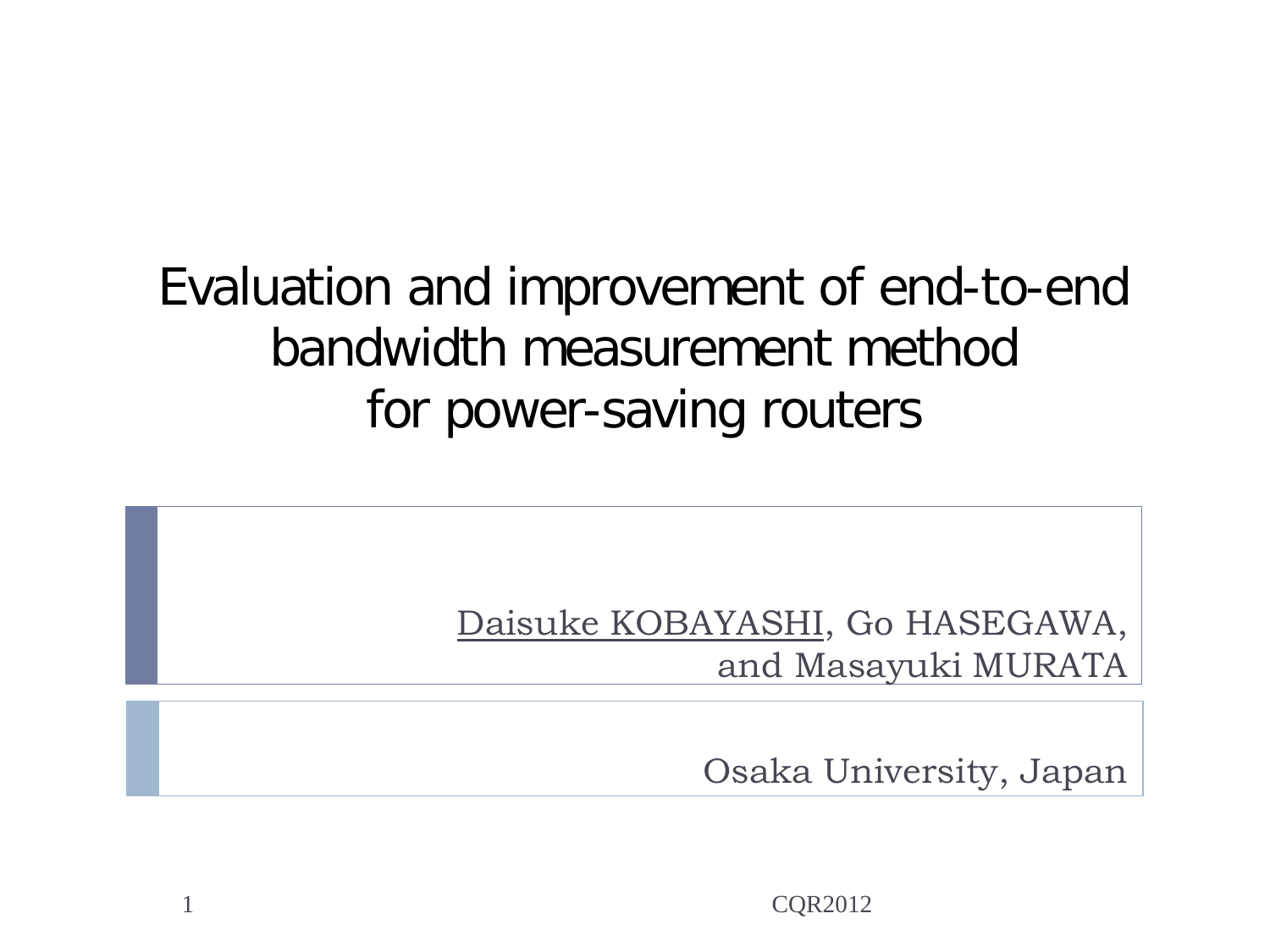# Background

- Increasing in energy consumption in computer networks
- ▶ Researches related to power-saving of network equipment
	- Low power modes for G-PON, ADSL2, ADSL2+
		- Adjust link speed according to traffic load for power-saving
	- ▶ Power-saving router which adjusts the processing performance according to the traffic load
		- The power saving function is triggered in shorter cycles (the order of milliseconds)
		- **This behavior may affect network controls and protocols adversely**
- ▶ The effect on end-to-end network controls and protocols has not been investigated in detail

We focus on interactions between an end-to-end bandwidth measurement method and the power-saving router

2 K. Zaitsu, K. Yamamoto, and Y. Kuroda, et al. "Hardware implementation of fast forwarding engine using standard memory and dedicated circuit," in Proceedings of 17thIEEE conference on ICECS 2010, pp. 379-382, Dec 2010.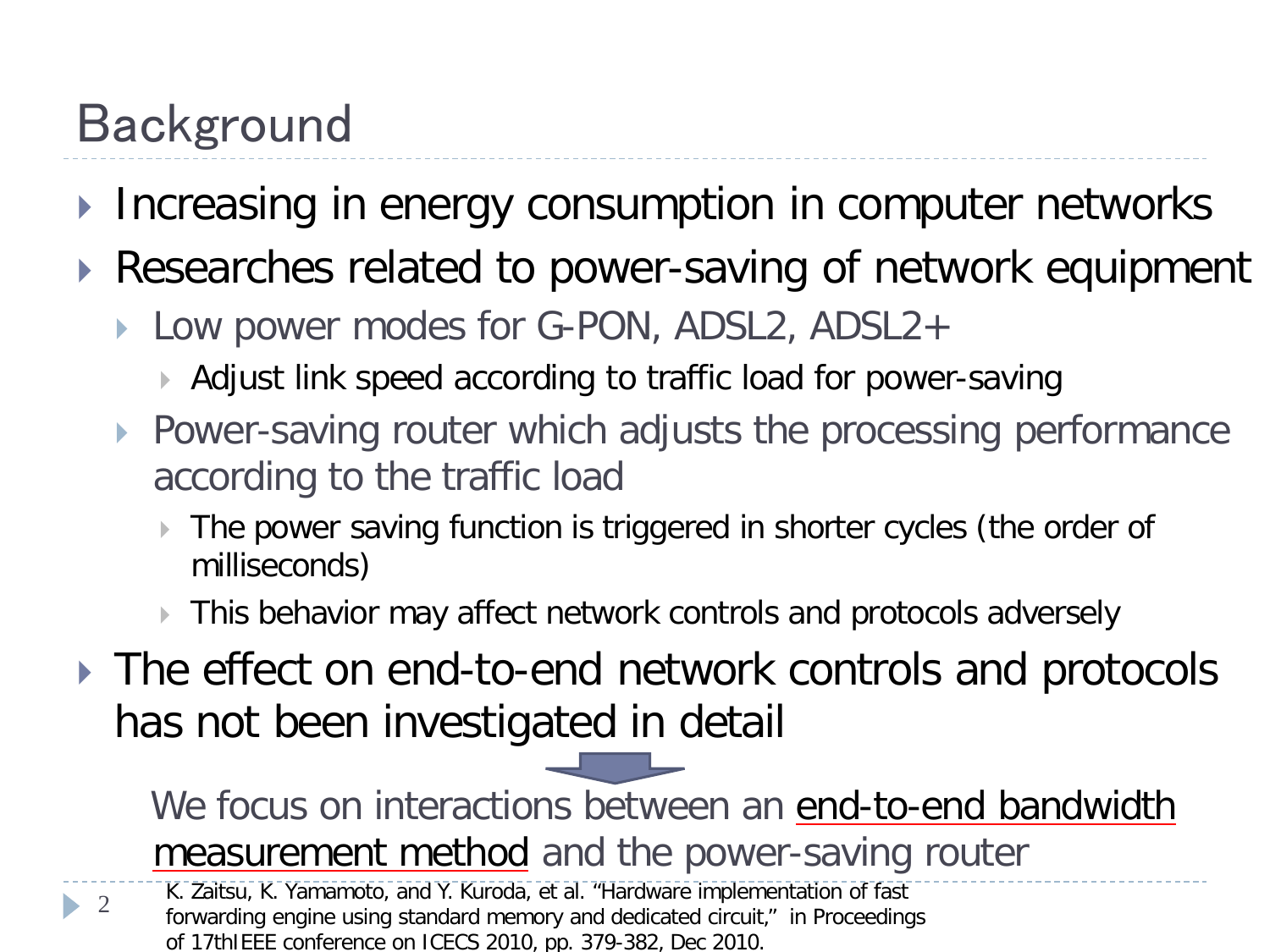# Background and our goal

- ▶ Researches on end-to-end available bandwidth measurement method
	- Pathload, ImTCP, Cprobe, Spruce, and others
	- **These researches do not take into account the environment** where the physical link bandwidth changes by power-saving routers
	- We focus on Pathload
		- Most popular, and highly accurate

### ▶ Our goal

3

- Investigate the interactions between the bandwidth measurement behavior of Pathload and the behavior of power-saving routers
- ▶ Propose Pathload parameter tuning method
	- Maintain measurement accuracy without affecting the behavior of power-saving routers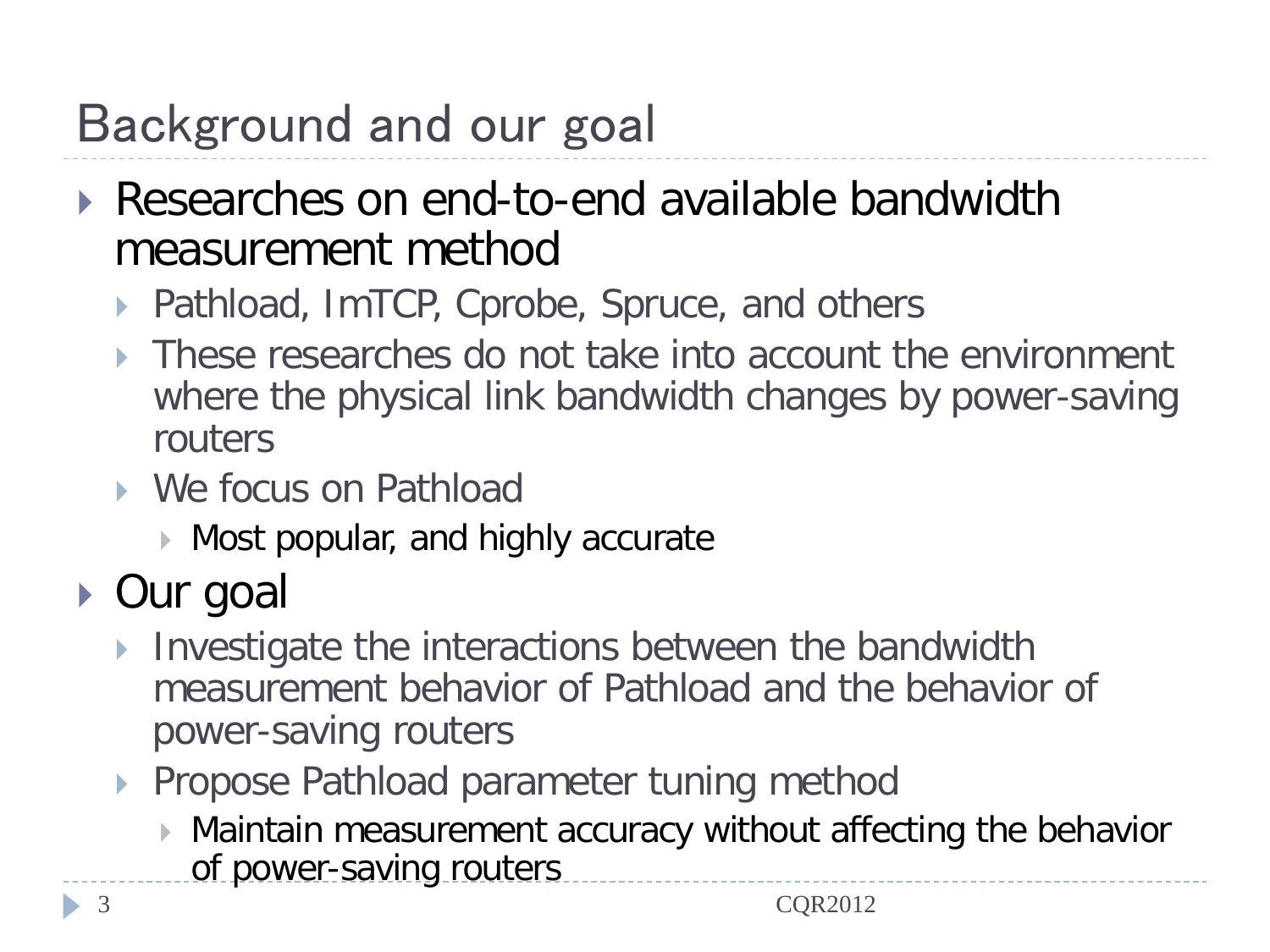## Pathload algorithm

#### ▶ SLoPS measurement principle

SLoPS: Self-Loading Periodic Streams

- The sender sends packet streams to the receiver at a certain rate
- The receiver observes the arrival intervals of the packets
	- The interval increases→the send rate is larger than available bandwidth  $\rightarrow$ decreases send rate of the next stream
	- The interval does not change→the send rate is smaller than available bandwidth →increases send rate of the next stream
- The sender repeats sending packet stream to the receiver

#### High accuracy, but Heavy load in a short period of time

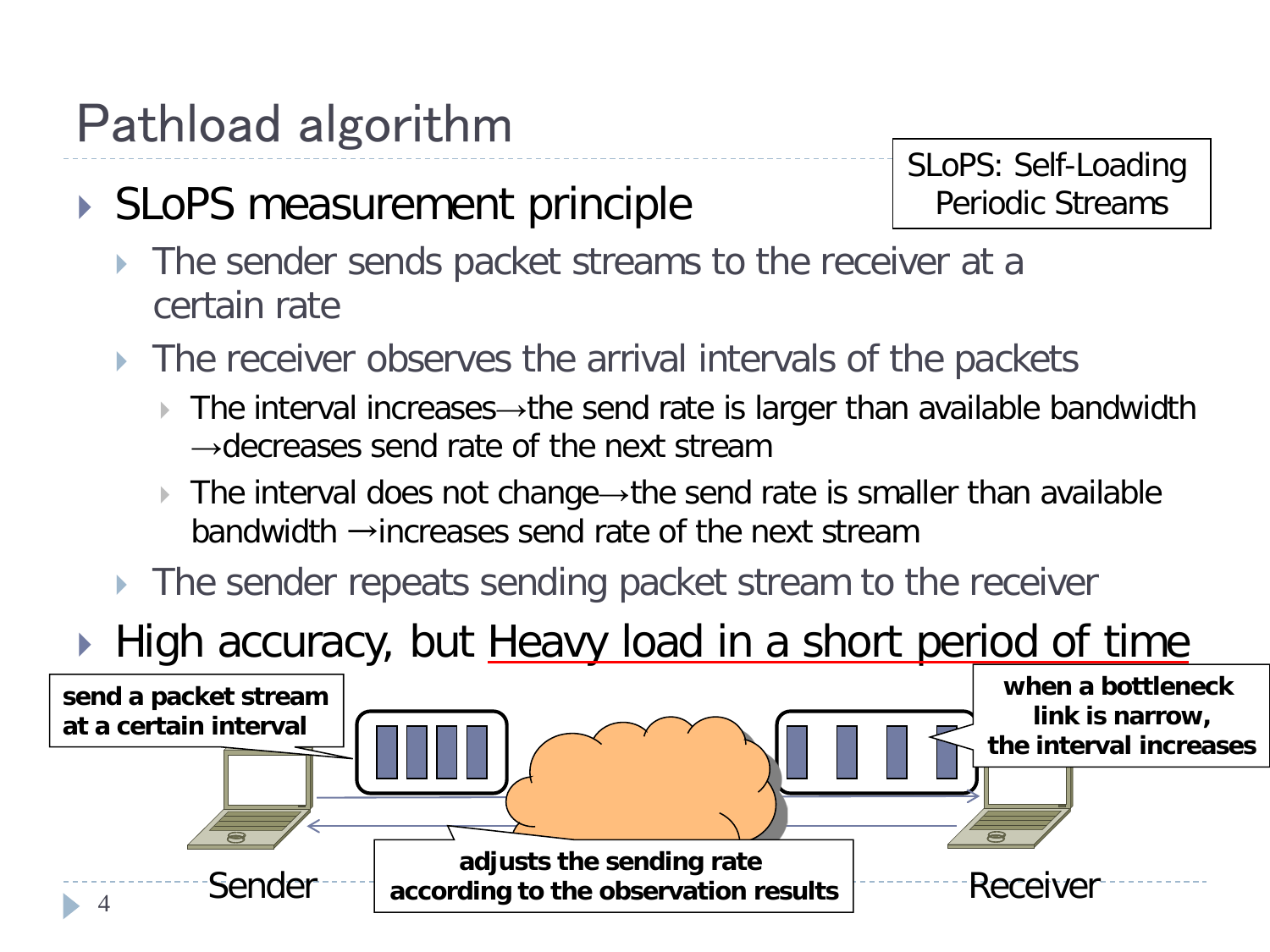#### Power-saving router model

- ▶ The router has several stepwise power saving configurations
	- Divides into several steps between full power (without power saving) and 0 (sleep mode)
- **The router regulates its physical link bandwidth** according to the network traffic load
	- Monitors the link utilization at regular intervals
	- Increases or decreases the physical link bandwidth when the average link utilization becomes larger or smaller than threshold

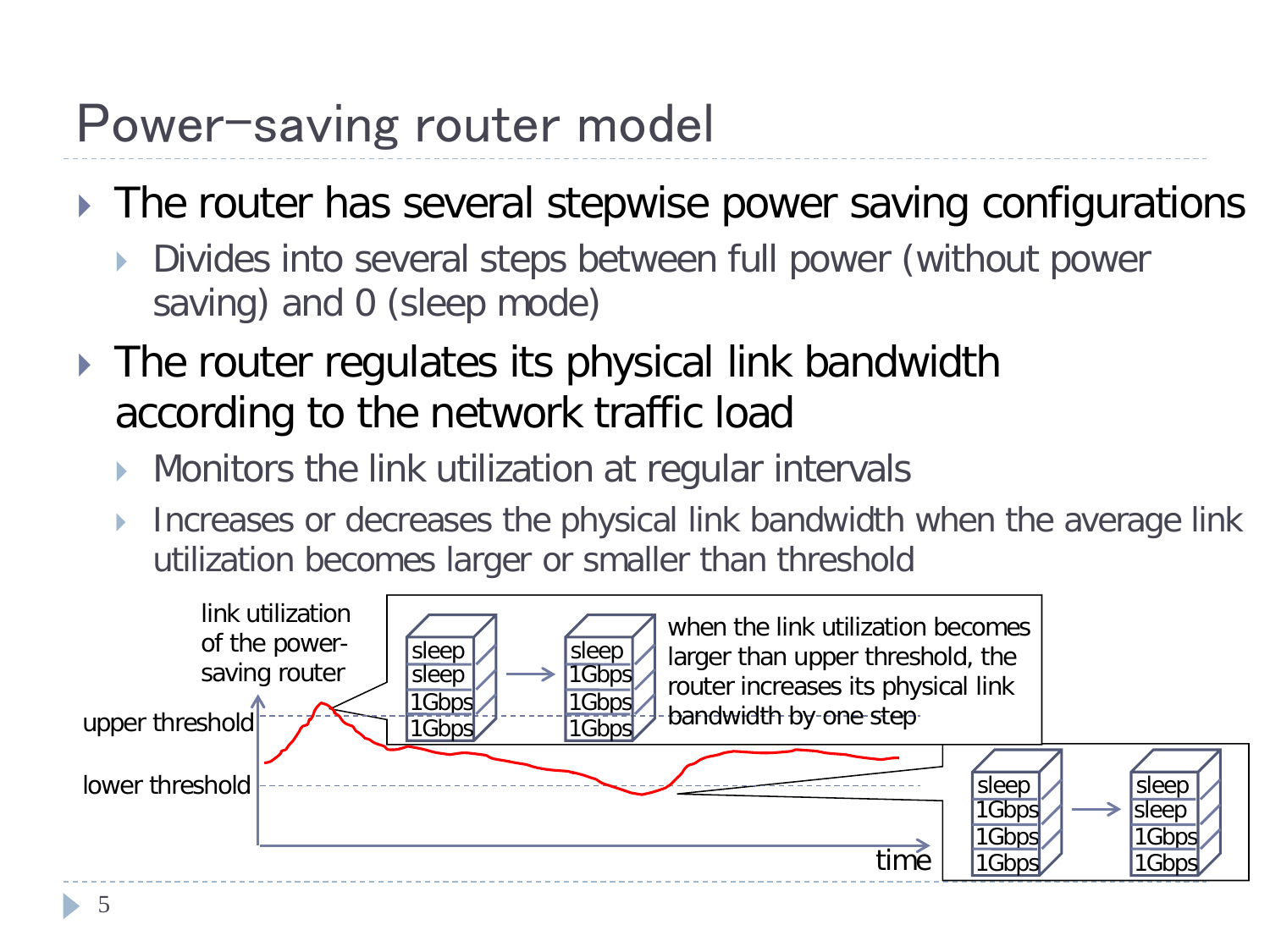# Effects of Pathload's measurement on power-saving routers

- ▶ The power-saving router may increase its physical bandwidth to accommodate the measurement load caused by Pathload
	- ▶ Packet streams are injected into the network to fill the available bandwidth at the tight link (bottleneck link)
	- The link of the power-saving router is likely to become tight link because they decrease the physical bandwidth in order to reduce power consumption
	- The power-saving router increases the physical bandwidth temporarily because the link utilization approaches 100%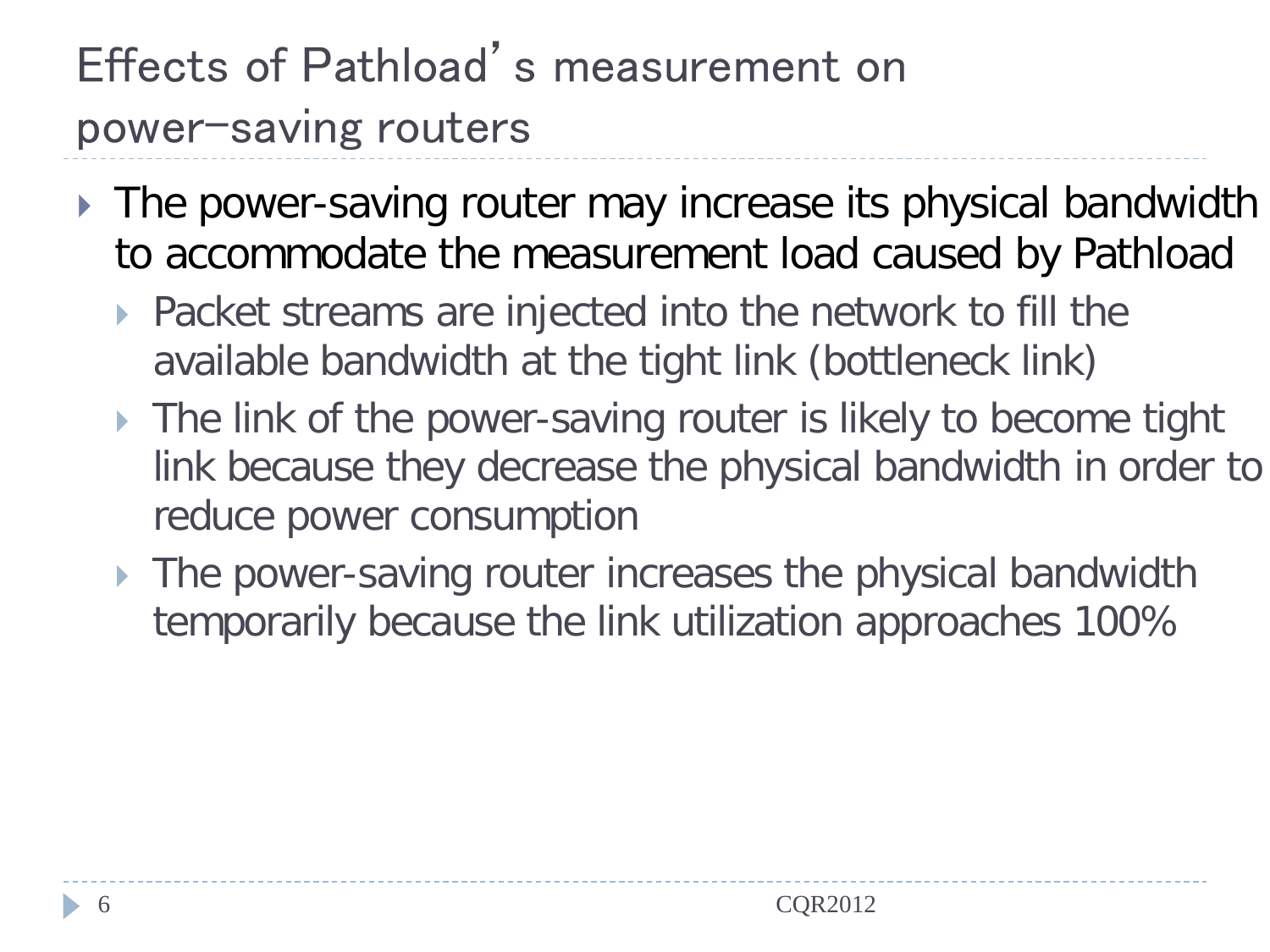### Effects of power-saving router's behavior on Pathload's measurement accuracy

- ▶ The power-saving router increases the physical bandwidth due to traffic load by Pathload's measurement
- Pathload measures the available bandwidth based on the increased physical bandwidth
	- ▶ In such case, Pathload measurement is not correct

available bandwidth [Mbps]

We assume the situation that the power-saving router increases its physical bandwidth due to traffic load by Pathload's measurement at the first process of Pathload measurement

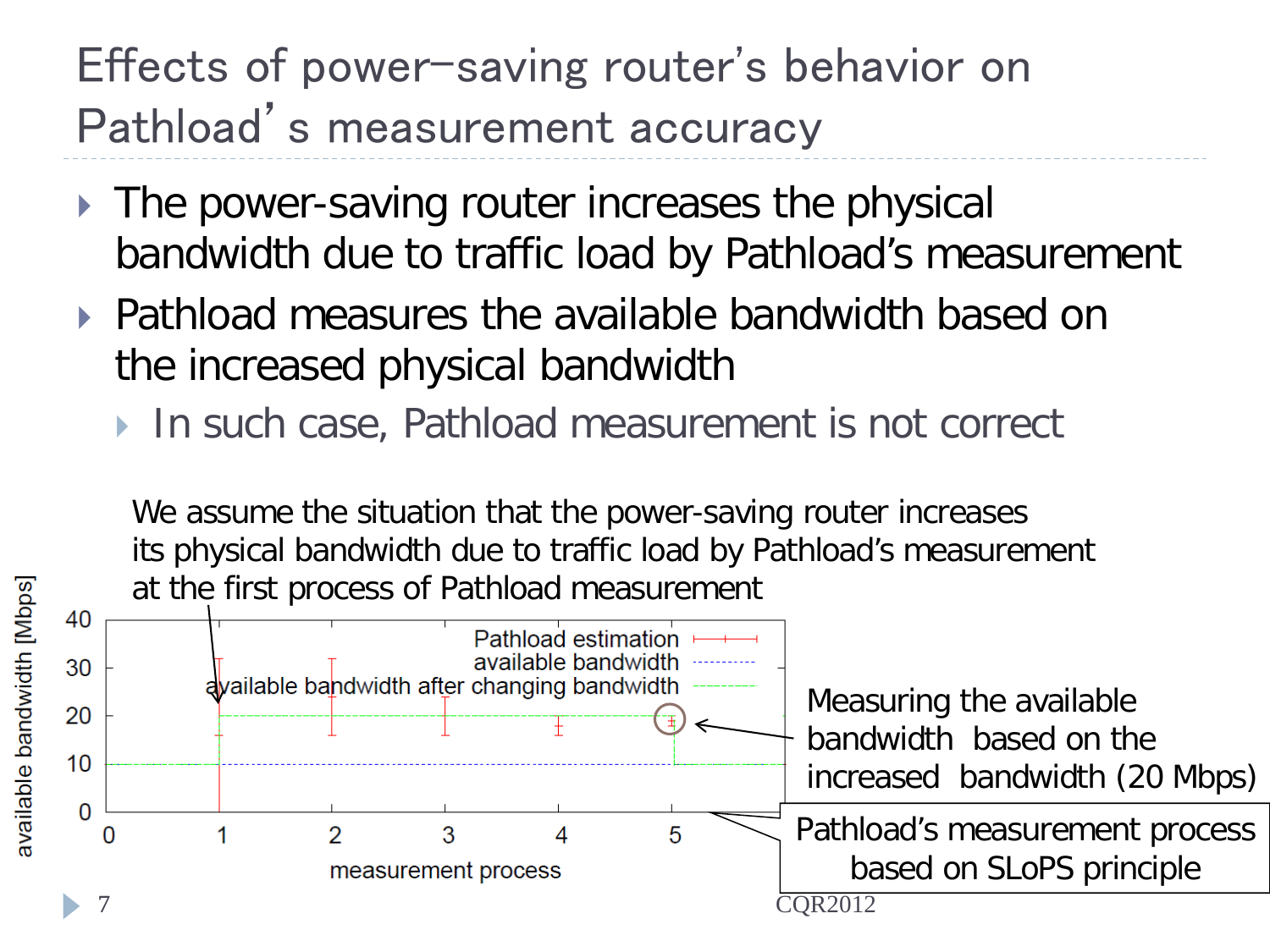# Simulation settings



#### ▶ Settings of the power-saving router and Pathload

| parameters of the power-saving router |                     |
|---------------------------------------|---------------------|
| Parameter                             | Value               |
| Maximum value of physical             | 2000 Mbps,          |
| link bandwidth                        | 1000 Mbps, 100 Mbps |
| Number of steps                       | 10                  |
| for regulating physical bandwidth     |                     |
| Upper threshold of link utilization   | 0.8                 |
| for increasing physical bandwidth     |                     |
| Lower threshold of link utilization   | 0.3                 |
| for decreasing physical bandwidth     |                     |
| Averaging weight                      | 0.3                 |
| Length of the interval                | 5 <sub>ms</sub>     |
| for monitoring link utilization       |                     |

8

parameters of Pathload

| Parameter                                     | Value      |
|-----------------------------------------------|------------|
| Probing packet size                           | 1500 bytes |
| Number of packets included in a packet stream | 25         |
| Number of streams for determining the trend   |            |
| <b>Estimate resolution</b>                    | 1 Mbps     |

With changing this parameter,

we show evaluation of

・the impact of traffic generated by Pathload

・the measurement accuracy of Pathload in the presence of a power-saving router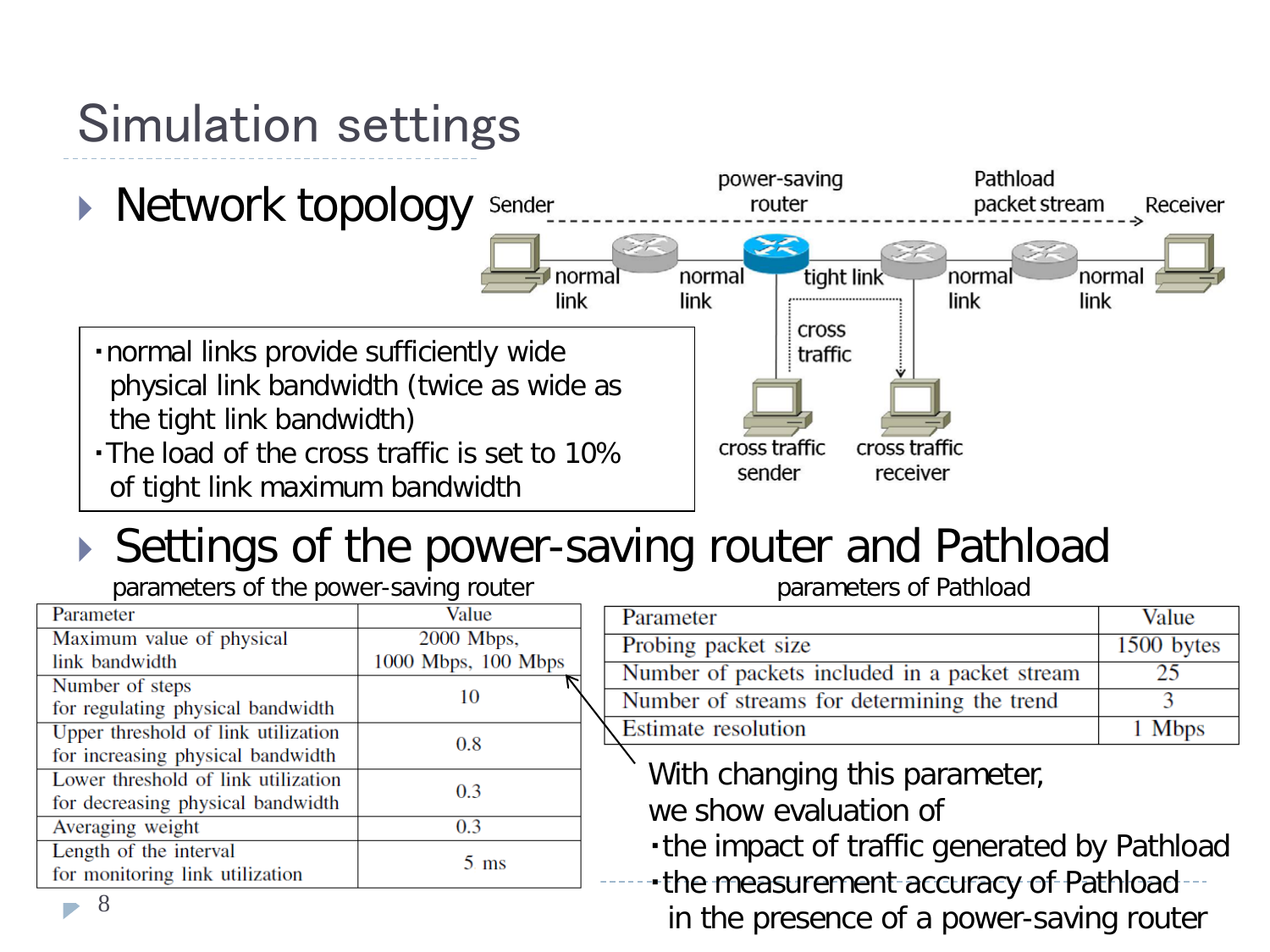## Simulation results

Effects of changing the maximum bandwidth of the tight link



・The power-saving router increased its physical bandwidth due to the measurement load - Especially when maximum bandwidth is small

. The behavior of the power-saving router degrades the measurement accuracy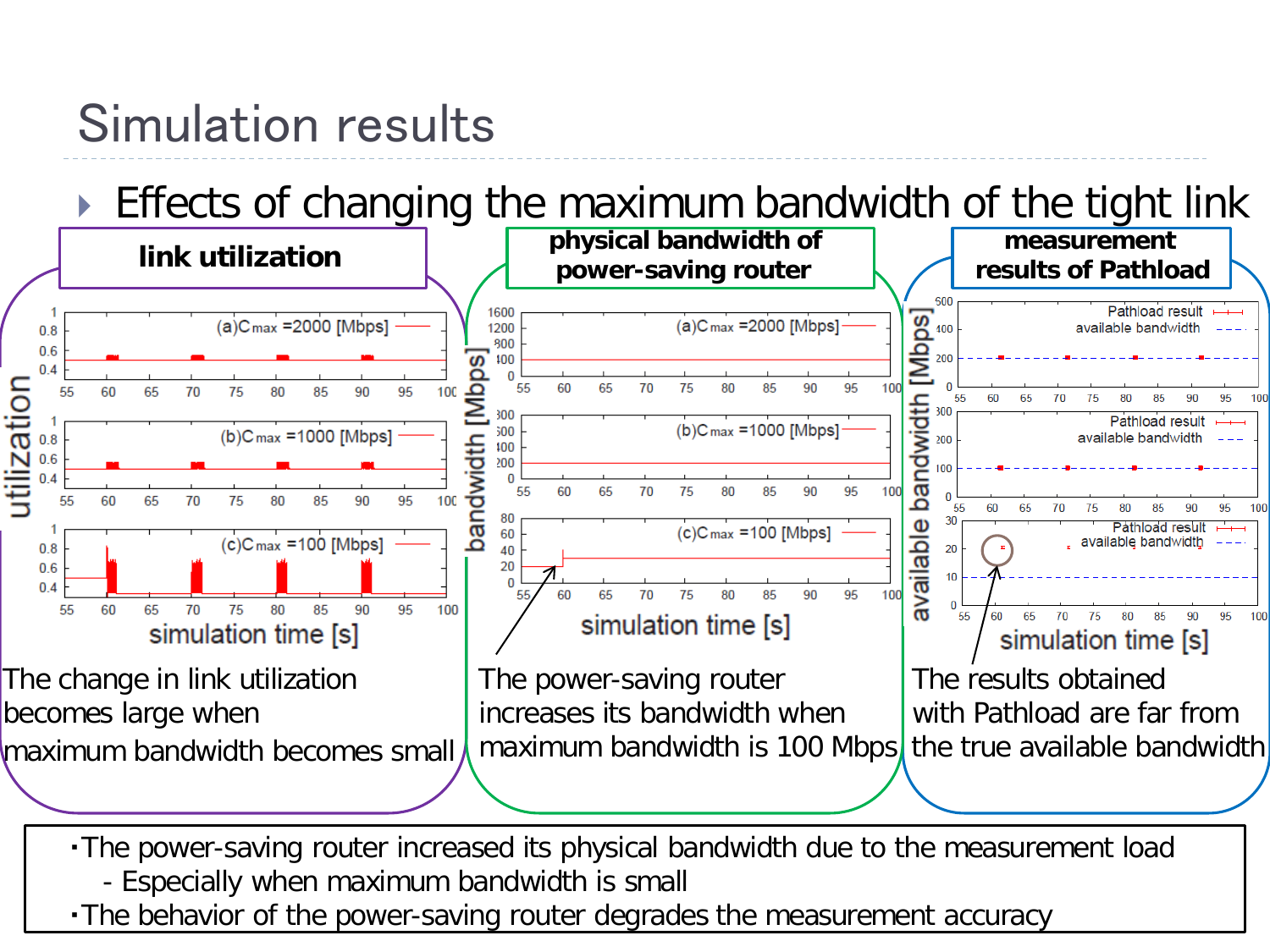# Parameter tuning of Pathload



monitoring interval by power-saving router

 In such cases the measurement traffic generated by Pathload strongly influences the behavior of power-saving routers

We obtained Eq. (1) through simple mathematical analysis.

Eq. (1) means the condition for not affecting a power-saving router in such case.

$$
U(t_{j-1}) = w \sum_{k=0}^{j-1} (1-w)^{j-1-k} \frac{R(f)}{C(t)} + \frac{R^C}{C(t)} \leq \text{(1)}
$$
 (1)  
the average link utilization contributed by contributed by for increasing physical bandwidth link utilization Pathload's measurement cross traffic

We verified the validity of Eq. (1) through comparison with the simulation results in previous slide